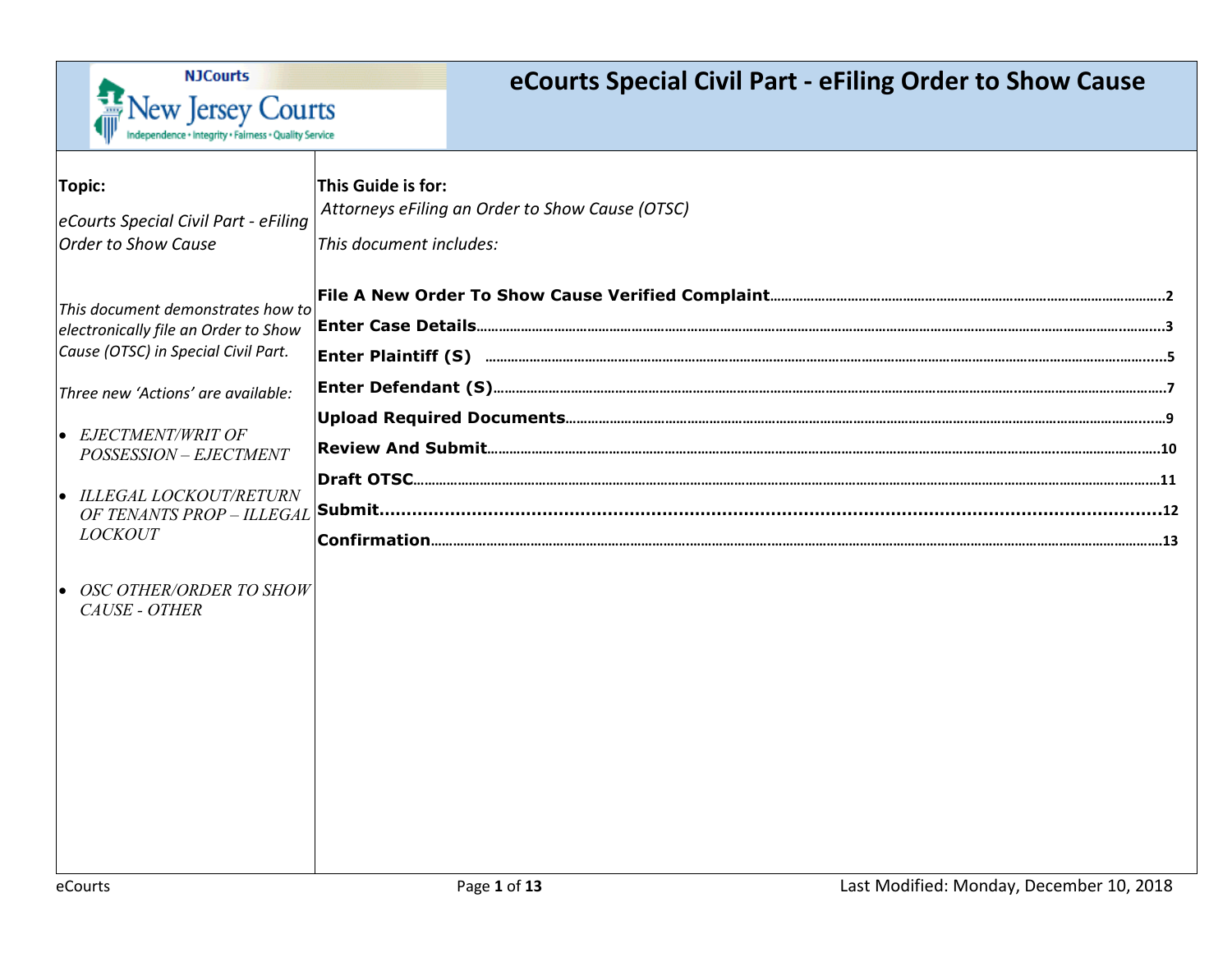<span id="page-1-0"></span>

| File a New Order to Show Cause                                                      |                                                                        |                                                                         |                      |  | Judiciary eCourts System - Special Civil Part |           |  |                                                                                                                                                                                         | My Account | Home | Help                 | Logout |
|-------------------------------------------------------------------------------------|------------------------------------------------------------------------|-------------------------------------------------------------------------|----------------------|--|-----------------------------------------------|-----------|--|-----------------------------------------------------------------------------------------------------------------------------------------------------------------------------------------|------------|------|----------------------|--------|
| Verified Complaint                                                                  |                                                                        | <b>ew Jersey</b><br>egrity · Fairness · Quality Service<br>dence + Inti | Courts               |  |                                               |           |  |                                                                                                                                                                                         |            |      |                      |        |
|                                                                                     | <b>eCOURTS HOME</b>                                                    | <b>eFILING</b>                                                          | <b>CASE JACKET</b>   |  |                                               |           |  | User: 007412001, F. LASTNAMETEST Firm: ANSELL GRIMM & AARON PC                                                                                                                          |            |      |                      |        |
| From the eCourts Home page,<br>1.                                                   |                                                                        | Welcome to eCourts                                                      |                      |  |                                               |           |  |                                                                                                                                                                                         |            |      |                      |        |
| select 'Special Civil Part' from<br>the 'Select Court/Division' drop-<br>down list. | eFile<br>View Case Jacket<br>Select Court/Division: Special Civil Part |                                                                         |                      |  |                                               |           |  | eCourts Support and Contact Info<br>Judiciary Help Desk: 609-421-6100<br>eCourts Support: 8:00 AM - 5:00 PM Normal Business Days<br>Need help? Check out our training materials and FAQ |            |      |                      |        |
|                                                                                     | Announcements                                                          |                                                                         |                      |  |                                               |           |  |                                                                                                                                                                                         |            |      |                      |        |
|                                                                                     |                                                                        | There are no announcements.                                             |                      |  |                                               |           |  |                                                                                                                                                                                         |            |      |                      |        |
|                                                                                     |                                                                        |                                                                         |                      |  |                                               |           |  |                                                                                                                                                                                         |            |      |                      |        |
|                                                                                     |                                                                        |                                                                         |                      |  |                                               |           |  | To Return to Verify Firm and Email Screen click "Back"                                                                                                                                  |            |      |                      | Back   |
|                                                                                     |                                                                        |                                                                         |                      |  |                                               |           |  |                                                                                                                                                                                         |            |      |                      |        |
|                                                                                     |                                                                        |                                                                         |                      |  | Judiciary eCourts System - Special Civil Part |           |  |                                                                                                                                                                                         | My Account | Home | Help                 | Logout |
|                                                                                     |                                                                        |                                                                         | ourts                |  |                                               |           |  |                                                                                                                                                                                         |            |      |                      |        |
|                                                                                     | <b>eCOURTS HOME</b>                                                    | <b>eFILING</b>                                                          | <b>CASE JACKET</b>   |  |                                               |           |  | User: 007412001, F. LASTNAMETEST Firm: ANSELL GRIMM & AARON PC                                                                                                                          |            |      |                      |        |
| 2. Click on . eFile                                                                 |                                                                        |                                                                         |                      |  |                                               |           |  |                                                                                                                                                                                         |            |      |                      |        |
|                                                                                     | Enter a New Case/Search an Existing Case                               |                                                                         |                      |  |                                               |           |  |                                                                                                                                                                                         |            |      |                      |        |
| New Case<br>3. Click                                                                |                                                                        | Enter the docket number to file against an existing case:               |                      |  | $\checkmark$                                  | $DC \vee$ |  | Search                                                                                                                                                                                  |            |      |                      |        |
|                                                                                     | Ex. Atlantic<br>Ex. DC<br>Ex. 000001<br>Ex. 15<br>OR                   |                                                                         |                      |  |                                               |           |  |                                                                                                                                                                                         |            |      |                      |        |
|                                                                                     |                                                                        | Enter a new case: New Case                                              | 3                    |  |                                               |           |  |                                                                                                                                                                                         |            |      |                      |        |
|                                                                                     | <b>OR</b>                                                              |                                                                         |                      |  |                                               |           |  |                                                                                                                                                                                         |            |      |                      |        |
|                                                                                     |                                                                        | Continue a Pending Filing:                                              |                      |  |                                               |           |  |                                                                                                                                                                                         |            |      |                      |        |
|                                                                                     | <b>Pending Filings</b>                                                 |                                                                         |                      |  |                                               |           |  |                                                                                                                                                                                         |            |      |                      |        |
|                                                                                     |                                                                        |                                                                         | <b>Pending Title</b> |  |                                               | Attorney  |  | Law Firm Case ID                                                                                                                                                                        | Created    |      | <b>Last Modified</b> |        |
|                                                                                     | Retrieve                                                               | Delete                                                                  | rt VS hjghj          |  | LASTNAMETEST, FIRSTNAMETEST MIDDLENAME        |           |  |                                                                                                                                                                                         | 11-29-2018 |      | 11-29-2018           |        |
|                                                                                     |                                                                        |                                                                         |                      |  |                                               |           |  |                                                                                                                                                                                         |            |      |                      |        |
|                                                                                     |                                                                        |                                                                         |                      |  |                                               |           |  |                                                                                                                                                                                         |            |      |                      |        |
|                                                                                     |                                                                        |                                                                         |                      |  |                                               |           |  |                                                                                                                                                                                         |            |      |                      |        |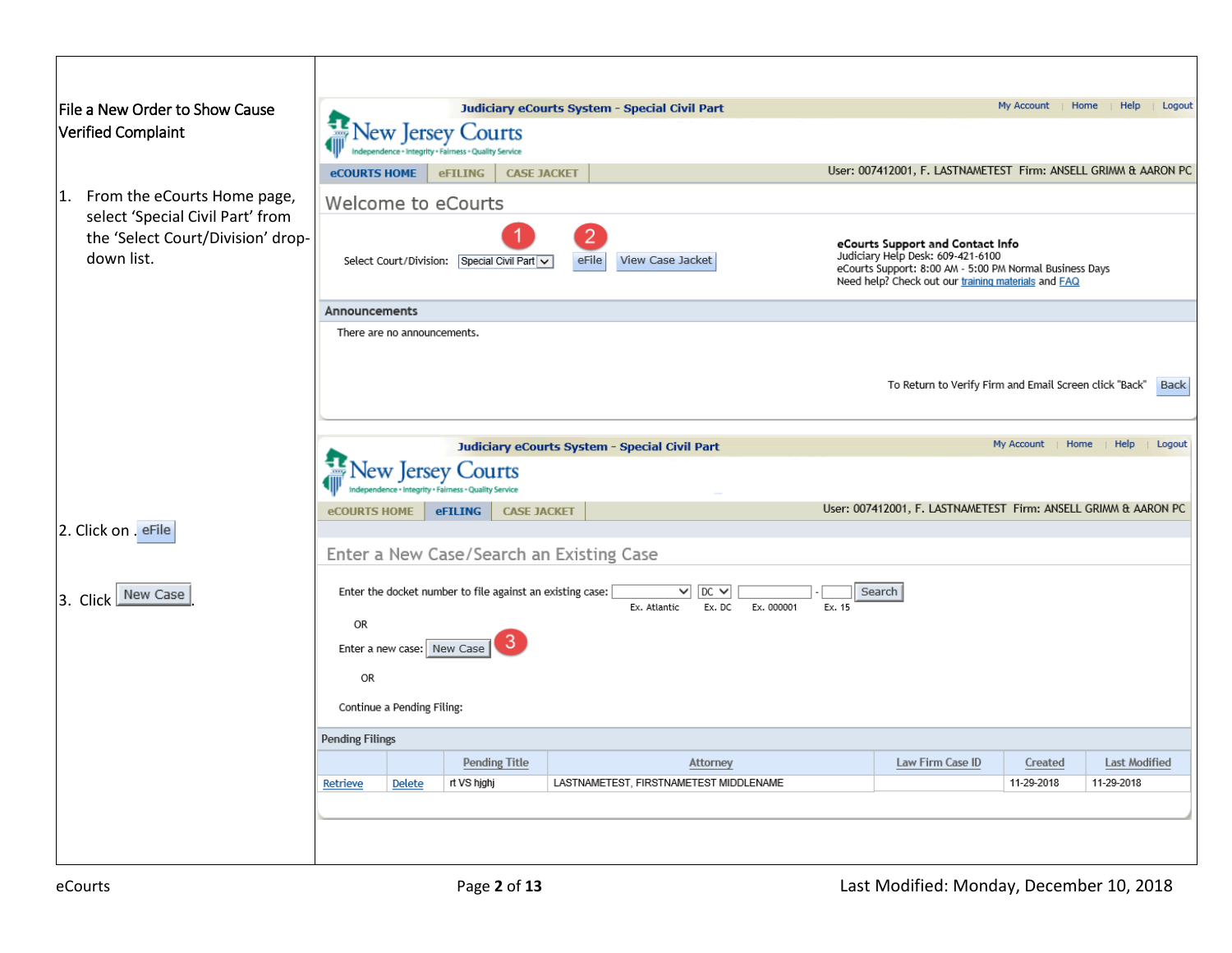### <span id="page-2-0"></span>Enter Case Details

- $\vert$ 1. Select Court Section field auto populate with 'DC'.
- 2. Select the Venue.

 $3.$  Select whether or not the  $\frac{1}{\pi}$  in controversy is the subject another action.

| 4. Select the Action from the drop-   |
|---------------------------------------|
| down. Three new actions are           |
| available allowing filers to submit a |
| verified complaint.                   |

- EJECTMENT/WRIT O POSSESSION – EJECTMENT
- ILLEGAL LOCKOUT/RETURN TENANTS PROP - IL LOCKOUT
- OSC OTHER/ORDER SHOW CAUSE - OTH

**NOTE:** When one of these actions  $|$ are chosen, the screen will d the fields needed to proceed the OTSC filing.

|                      |                                                       | Judiciary eCourts System - Special Civil Part | My Account   Home              | $ $ Help                                                                                            | Logout                                                                                                                      |                                                                                                                                                                                       |  |  |  |          |
|----------------------|-------------------------------------------------------|-----------------------------------------------|--------------------------------|-----------------------------------------------------------------------------------------------------|-----------------------------------------------------------------------------------------------------------------------------|---------------------------------------------------------------------------------------------------------------------------------------------------------------------------------------|--|--|--|----------|
|                      |                                                       | ew Jersey Courts                              |                                |                                                                                                     |                                                                                                                             |                                                                                                                                                                                       |  |  |  |          |
|                      | <b>eCOURTS HOME</b>                                   | <b>eFILING</b>                                | <b>CASE JACKET</b>             |                                                                                                     |                                                                                                                             | User: 007412001, F. LASTNAMETEST Firm: ANSELL GRIMM & AARON PC                                                                                                                        |  |  |  |          |
| will                 |                                                       |                                               |                                |                                                                                                     |                                                                                                                             |                                                                                                                                                                                       |  |  |  |          |
|                      | <b>Enter Case Details</b>                             |                                               |                                |                                                                                                     |                                                                                                                             |                                                                                                                                                                                       |  |  |  |          |
|                      | Select Court Section:<br>* Select Venue:              | $DC \vee$<br><b>ATLANTIC</b>                  |                                |                                                                                                     |                                                                                                                             |                                                                                                                                                                                       |  |  |  |          |
| e matter<br>: of     | * icertify that the math<br>be joined in this action. |                                               |                                |                                                                                                     | $\bigcirc$ The matter in controversy is subject to another court action or arbitration proceeding, pending or contemplated. | ∿controversy is not the subject of any other court action or arbitration proceeding, no pending or contemplated, and that no other parties should                                     |  |  |  |          |
| ie drop-             | <b>Enter Case Details</b>                             |                                               |                                |                                                                                                     |                                                                                                                             |                                                                                                                                                                                       |  |  |  |          |
| re                   | * Select Action:                                      |                                               |                                |                                                                                                     |                                                                                                                             |                                                                                                                                                                                       |  |  |  |          |
| ubmit a              | * Enter Demand Amount:                                |                                               | CONTRACT DISPUTE<br>2002201000 | EJECTMENT/ WRIT OF POSSESSION - EJECTMENT<br>ILLEGAL LOCK/ RETURN OF TENANTS PROP - ILLEGAL LOCKOUT |                                                                                                                             |                                                                                                                                                                                       |  |  |  |          |
|                      | Attorney's Fees:                                      |                                               | <b>REPLEVIN</b>                | OSC OTHER/ ORDER TO SHOW CAUSE - OTHER                                                              |                                                                                                                             |                                                                                                                                                                                       |  |  |  |          |
| ΟF                   | Jury Demand:<br>Select Service Method:                |                                               | TORT-AUTO<br>TORT-NEGLIGENCE   |                                                                                                     |                                                                                                                             |                                                                                                                                                                                       |  |  |  |          |
|                      | Law Firm Case ID:                                     |                                               | TORT-OTHER                     |                                                                                                     |                                                                                                                             |                                                                                                                                                                                       |  |  |  |          |
|                      | plaintiff caption on the Summons.                     |                                               |                                |                                                                                                     |                                                                                                                             | Complete this field to accommodate the assignees as defined in Rule 6:3-2. Must be a proper case caption. If this field is populated, the content of this field will be placed as the |  |  |  |          |
|                      | Plaintiff Caption:                                    |                                               |                                |                                                                                                     |                                                                                                                             |                                                                                                                                                                                       |  |  |  |          |
| I OF<br>LEGAL        | defendant caption on the Summons.                     |                                               |                                |                                                                                                     |                                                                                                                             | Complete this field to accommodate the assignees as defined in Rule 6:3-2. Must be a proper case caption. If this field is populated, the content of this field will be placed as the |  |  |  |          |
|                      | Defendant Caption:                                    |                                               |                                |                                                                                                     |                                                                                                                             |                                                                                                                                                                                       |  |  |  |          |
| l TO                 |                                                       |                                               |                                |                                                                                                     |                                                                                                                             |                                                                                                                                                                                       |  |  |  | Continue |
| <b>HER</b>           |                                                       |                                               |                                |                                                                                                     |                                                                                                                             |                                                                                                                                                                                       |  |  |  |          |
|                      |                                                       |                                               |                                |                                                                                                     |                                                                                                                             |                                                                                                                                                                                       |  |  |  |          |
| ctions               |                                                       |                                               |                                |                                                                                                     |                                                                                                                             |                                                                                                                                                                                       |  |  |  |          |
| display<br>d to file |                                                       |                                               |                                |                                                                                                     |                                                                                                                             |                                                                                                                                                                                       |  |  |  |          |
|                      |                                                       |                                               |                                |                                                                                                     |                                                                                                                             |                                                                                                                                                                                       |  |  |  |          |
|                      |                                                       |                                               |                                |                                                                                                     |                                                                                                                             |                                                                                                                                                                                       |  |  |  |          |
|                      |                                                       |                                               |                                |                                                                                                     |                                                                                                                             |                                                                                                                                                                                       |  |  |  |          |
|                      |                                                       |                                               |                                |                                                                                                     |                                                                                                                             |                                                                                                                                                                                       |  |  |  |          |
|                      |                                                       |                                               |                                |                                                                                                     |                                                                                                                             |                                                                                                                                                                                       |  |  |  |          |
|                      |                                                       |                                               |                                |                                                                                                     |                                                                                                                             |                                                                                                                                                                                       |  |  |  |          |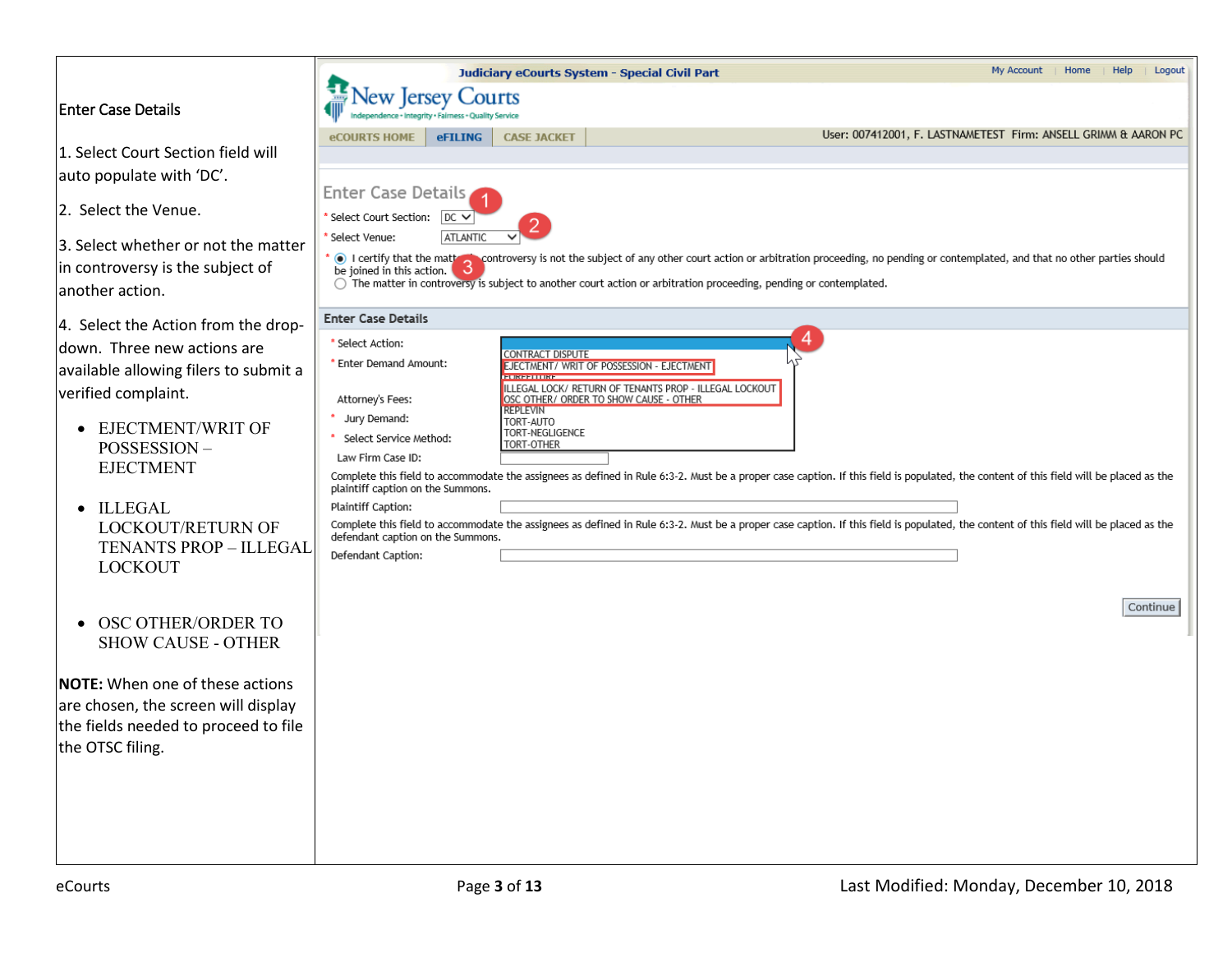|                                                | <b>Enter Case Details</b>                                                                                                                                                                                    |
|------------------------------------------------|--------------------------------------------------------------------------------------------------------------------------------------------------------------------------------------------------------------|
|                                                | * Select Court Section: DC V                                                                                                                                                                                 |
|                                                | ATLANTIC<br>$\checkmark$<br>Select Venue:                                                                                                                                                                    |
| 5. Enter in the requested relief in            | . I certify that the matter in controversy is not the subject of any other court action or arbitration proceeding, no pending or contemplated, and that no other parties should<br>be joined in this action. |
| the Requested relief field.                    | $\bigcirc$ The matter in controversy is subject to another court action or arbitration proceeding, pending or contemplated.                                                                                  |
| <b>NOTE:</b> This field allows for a           | <b>Enter Case Details</b>                                                                                                                                                                                    |
| maximum of 1,000 characters.                   | $\checkmark$<br>* Select Action:<br>EJECTMENT/ WRIT OF POSSESSION - EJECTMENT                                                                                                                                |
|                                                | Enter Demand Amount:                                                                                                                                                                                         |
|                                                | Ex. 10000.00                                                                                                                                                                                                 |
| 6. When done, click $\boxed{\text{continue}}$  | Attorney's Fees:                                                                                                                                                                                             |
|                                                | Law Firm Case ID:                                                                                                                                                                                            |
| <b>NOTE:</b> Fields with $\star$ are required. | * Requested relief:                                                                                                                                                                                          |
|                                                | (Max 1,000 Characters)<br>Requested relief should go here.                                                                                                                                                   |
|                                                | $\boxed{5}$                                                                                                                                                                                                  |
|                                                |                                                                                                                                                                                                              |
|                                                |                                                                                                                                                                                                              |
|                                                | 6 <sup>°</sup>                                                                                                                                                                                               |
|                                                |                                                                                                                                                                                                              |
|                                                | Continue                                                                                                                                                                                                     |
|                                                |                                                                                                                                                                                                              |
|                                                |                                                                                                                                                                                                              |
|                                                |                                                                                                                                                                                                              |
|                                                |                                                                                                                                                                                                              |
|                                                |                                                                                                                                                                                                              |
|                                                |                                                                                                                                                                                                              |
|                                                |                                                                                                                                                                                                              |
|                                                |                                                                                                                                                                                                              |
|                                                |                                                                                                                                                                                                              |
|                                                |                                                                                                                                                                                                              |
|                                                |                                                                                                                                                                                                              |
|                                                |                                                                                                                                                                                                              |
|                                                |                                                                                                                                                                                                              |
|                                                |                                                                                                                                                                                                              |
|                                                |                                                                                                                                                                                                              |
|                                                |                                                                                                                                                                                                              |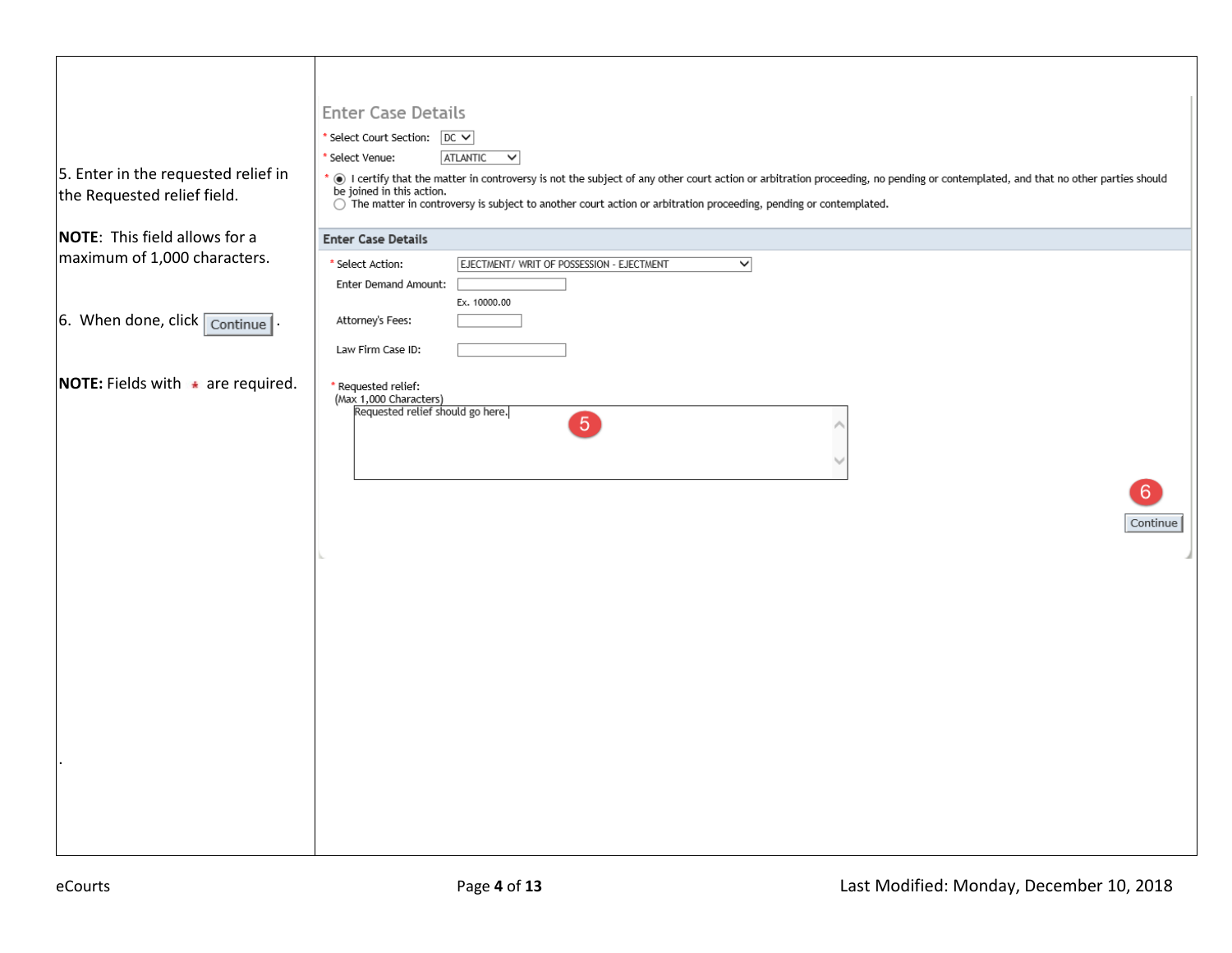# <span id="page-4-0"></span>Enter Plaintiff (s)

1. Click  $\bullet$  to enter Plaintiff (s) information.

 $2.$  A pop-up will display to 'Add Plaintiff'.

- o Party Description
- o Part Affiliation
- o Corporation Type
- o Name
- o Address Line 1
- o Address Line 2
- o City
- o State of NJ Judiciary Zip
- o Phone
- o Alternate Type
- o Interpreter
- o ADA accommodation

#### **NOTE:** Fields with the red aster

**\*** are required:

|  | Click |  |
|--|-------|--|
|--|-------|--|

|                                   | Case Details: ▶ |                                      |                                             |                         |                       | Case Type: EJECTMENT/ WRIT OF POSSESSION - EJECTMENT |                  |
|-----------------------------------|-----------------|--------------------------------------|---------------------------------------------|-------------------------|-----------------------|------------------------------------------------------|------------------|
| Plaintiff(s) $\blacktriangledown$ |                 |                                      |                                             |                         |                       |                                                      |                  |
| $\overline{1}$<br>$\bullet$       |                 |                                      | <b>Party Description</b>                    | Name                    | <b>Address</b>        | Phone                                                | <b>Attorney</b>  |
|                                   |                 |                                      |                                             |                         |                       |                                                      | Continue<br>Back |
|                                   |                 |                                      |                                             |                         |                       |                                                      |                  |
|                                   |                 | Add a Plaintiff                      |                                             |                         |                       |                                                      |                  |
|                                   |                 | * Party Description:                 | $\overline{\mathsf{v}}$                     |                         |                       |                                                      |                  |
|                                   |                 | Party Affiliation:                   |                                             | $\overline{\mathsf{v}}$ | $\mathbf{2}^{\circ}$  |                                                      |                  |
|                                   |                 | * Address Line 1:<br>Address Line 2: |                                             |                         |                       |                                                      |                  |
|                                   | * City:         |                                      |                                             |                         |                       |                                                      |                  |
|                                   | * State:        |                                      | NEW JERSEY                                  | ◡                       |                       |                                                      |                  |
|                                   | $*$ Zip:        |                                      | Zip Ext:                                    |                         |                       |                                                      |                  |
|                                   | Phone:          |                                      |                                             |                         |                       |                                                      |                  |
|                                   |                 |                                      | Ex. 6091234567                              |                         |                       |                                                      |                  |
|                                   |                 |                                      | Alternate Type                              |                         | <b>Alternate Name</b> |                                                      |                  |
|                                   | Ŵ               |                                      | v                                           |                         |                       |                                                      |                  |
|                                   | Ū               |                                      | $\overline{\phantom{0}}$                    |                         |                       |                                                      |                  |
|                                   | Ŵ               |                                      | $\overline{\mathsf{v}}$                     |                         |                       |                                                      |                  |
|                                   | Ū               |                                      | $\overline{\phantom{0}}$                    |                         |                       |                                                      |                  |
|                                   | Û               |                                      | $\overline{\phantom{0}}$                    |                         |                       |                                                      |                  |
|                                   |                 |                                      | Will you need an Interpreter?<br>○ Yes ◉ No |                         |                       |                                                      |                  |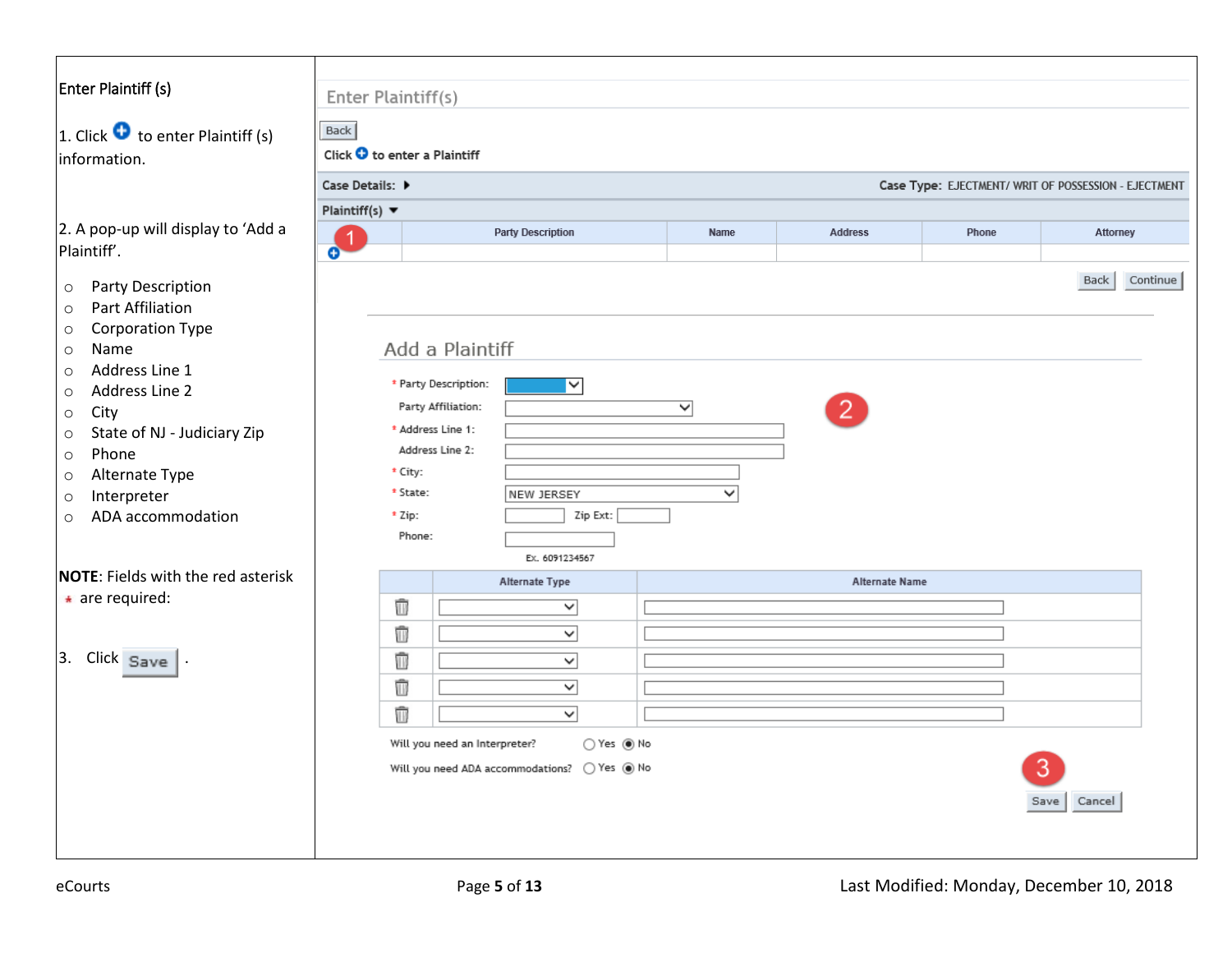| 4. Click Continue to proceed to<br>enter defendants for the case. | Enter Plaintiff(s)<br>Back                                              | Click $\bullet$ to enter a Plaintiff |              |                                     |       |                                        |          |  |  |  |  |  |
|-------------------------------------------------------------------|-------------------------------------------------------------------------|--------------------------------------|--------------|-------------------------------------|-------|----------------------------------------|----------|--|--|--|--|--|
|                                                                   | Case Details: ▶<br>Case Type: EJECTMENT/ WRIT OF POSSESSION - EJECTMENT |                                      |              |                                     |       |                                        |          |  |  |  |  |  |
|                                                                   | Plaintiff(s) $\blacktriangledown$                                       |                                      |              |                                     |       |                                        |          |  |  |  |  |  |
|                                                                   |                                                                         | <b>Party Description</b>             | Name         | Address                             | Phone | Attorney                               |          |  |  |  |  |  |
|                                                                   | <b>Modify</b><br>$\bullet$                                              | Individual                           | SMITH, MEGAN | 123 Main Street, Anywhere, NJ 12932 |       | LASTNAMETEST, FIRSTNAMETEST MIDDLENAME | 4        |  |  |  |  |  |
|                                                                   |                                                                         |                                      |              |                                     |       | <b>Back</b>                            | Continue |  |  |  |  |  |
|                                                                   |                                                                         |                                      |              |                                     |       |                                        |          |  |  |  |  |  |
|                                                                   |                                                                         |                                      |              |                                     |       |                                        |          |  |  |  |  |  |
|                                                                   |                                                                         |                                      |              |                                     |       |                                        |          |  |  |  |  |  |
|                                                                   |                                                                         |                                      |              |                                     |       |                                        |          |  |  |  |  |  |
|                                                                   |                                                                         |                                      |              |                                     |       |                                        |          |  |  |  |  |  |
|                                                                   |                                                                         |                                      |              |                                     |       |                                        |          |  |  |  |  |  |
|                                                                   |                                                                         |                                      |              |                                     |       |                                        |          |  |  |  |  |  |
|                                                                   |                                                                         |                                      |              |                                     |       |                                        |          |  |  |  |  |  |
|                                                                   |                                                                         |                                      |              |                                     |       |                                        |          |  |  |  |  |  |
|                                                                   |                                                                         |                                      |              |                                     |       |                                        |          |  |  |  |  |  |
|                                                                   |                                                                         |                                      |              |                                     |       |                                        |          |  |  |  |  |  |
|                                                                   |                                                                         |                                      |              |                                     |       |                                        |          |  |  |  |  |  |
|                                                                   |                                                                         |                                      |              |                                     |       |                                        |          |  |  |  |  |  |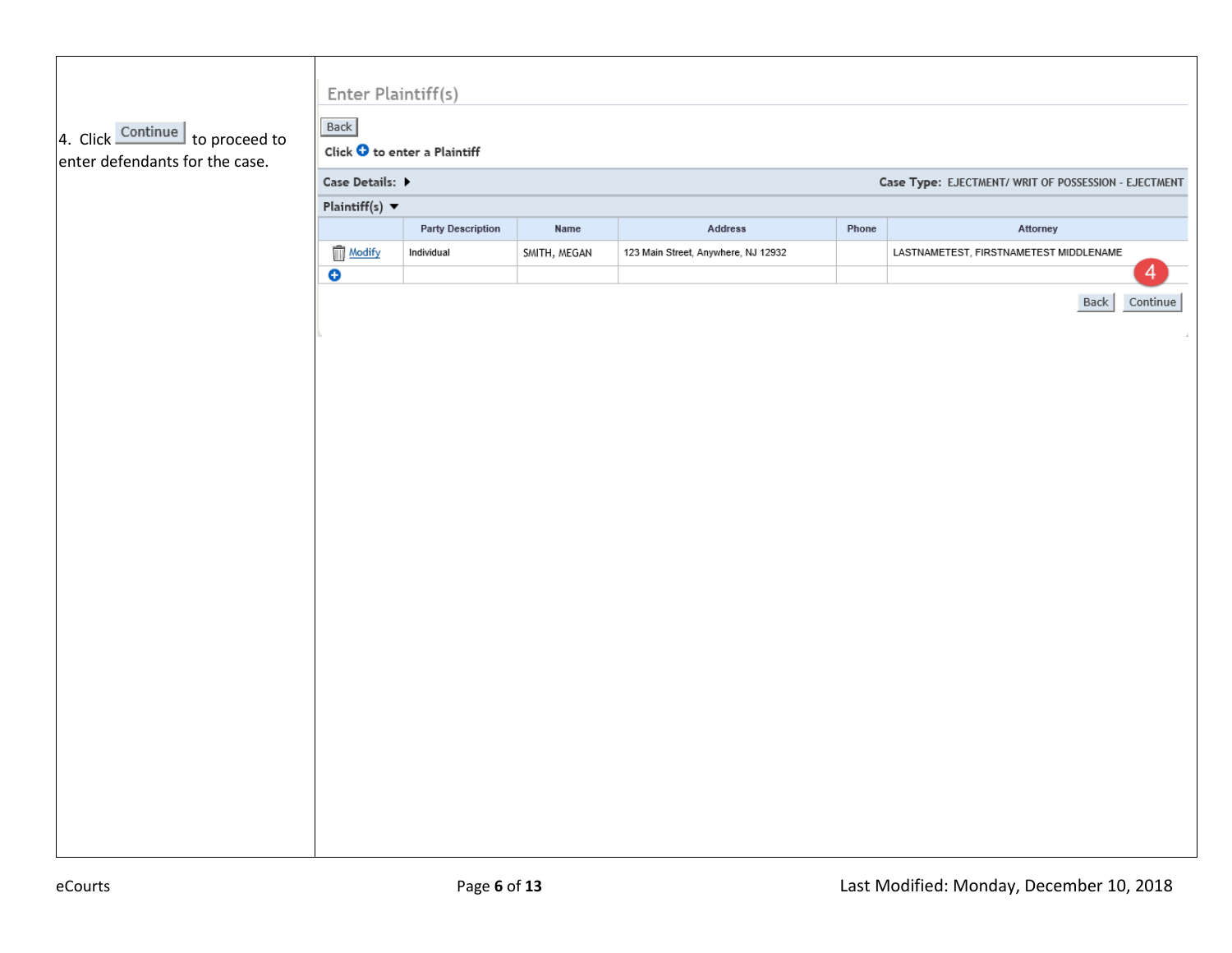<span id="page-6-0"></span>

|                                                           |                                                                         | Judiciary eCourts System - Special Civil Part<br>My Account<br>  Home |                                         |      |                       |             |                                                                |  |  |  |  |  |  |
|-----------------------------------------------------------|-------------------------------------------------------------------------|-----------------------------------------------------------------------|-----------------------------------------|------|-----------------------|-------------|----------------------------------------------------------------|--|--|--|--|--|--|
|                                                           |                                                                         | New Jersey Courts<br>rity · Fairness · Quality Service                |                                         |      |                       |             |                                                                |  |  |  |  |  |  |
| Enter Defendant (s)                                       | <b>eCOURTS HOME</b>                                                     | <b>eFILING</b>                                                        | <b>CASE JACKET</b>                      |      |                       |             | User: 007412001, F. LASTNAMETEST Firm: ANSELL GRIMM & AARON PC |  |  |  |  |  |  |
|                                                           |                                                                         | Enter Defendant(s)                                                    |                                         |      |                       |             |                                                                |  |  |  |  |  |  |
| 1. Click $\bullet$ to enter Defendant (s)<br>information. | <b>Back</b>                                                             |                                                                       |                                         |      |                       |             |                                                                |  |  |  |  |  |  |
|                                                           | Click $\bullet$ to enter a Defendant                                    |                                                                       |                                         |      |                       |             |                                                                |  |  |  |  |  |  |
|                                                           | Case Details: ▶<br>Case Type: EJECTMENT/ WRIT OF POSSESSION - EJECTMENT |                                                                       |                                         |      |                       |             |                                                                |  |  |  |  |  |  |
| 2. The 'Add a Defendant screen will                       | Plaintiff(s) $\blacktriangleright$                                      |                                                                       |                                         |      |                       |             |                                                                |  |  |  |  |  |  |
| pop-up. Enter information for the<br>defendant.           | Defendant(s) $\blacktriangledown$                                       |                                                                       |                                         |      |                       |             |                                                                |  |  |  |  |  |  |
|                                                           | $\bullet$                                                               |                                                                       | <b>Party Description</b>                | Name | <b>Address</b>        | Phone       | Attorney                                                       |  |  |  |  |  |  |
|                                                           |                                                                         |                                                                       |                                         |      |                       |             | Back<br>Continue                                               |  |  |  |  |  |  |
| <b>NOTE:</b> Fields with the $\star$ are<br>required:     |                                                                         |                                                                       |                                         |      |                       |             |                                                                |  |  |  |  |  |  |
|                                                           |                                                                         |                                                                       |                                         |      |                       |             |                                                                |  |  |  |  |  |  |
| 3. Click Save                                             |                                                                         |                                                                       | Add a Defendant                         |      |                       |             |                                                                |  |  |  |  |  |  |
|                                                           |                                                                         | * Party Description:                                                  | $\overline{\phantom{a}}$                |      |                       |             |                                                                |  |  |  |  |  |  |
|                                                           |                                                                         | Party Affiliation:<br>* Address Line 1:                               |                                         | ▽    | $\boxed{2}$           |             |                                                                |  |  |  |  |  |  |
|                                                           |                                                                         | Address Line 2:                                                       |                                         |      |                       |             |                                                                |  |  |  |  |  |  |
|                                                           |                                                                         | * City:<br>* State:                                                   | NEW JERSEY                              | ▽    |                       |             |                                                                |  |  |  |  |  |  |
|                                                           |                                                                         | * Zip:                                                                | Zip Ext:                                |      |                       |             |                                                                |  |  |  |  |  |  |
|                                                           |                                                                         | Phone:                                                                |                                         |      |                       |             |                                                                |  |  |  |  |  |  |
|                                                           |                                                                         |                                                                       | Ex. 6091234567<br><b>Alternate Type</b> |      | <b>Alternate Name</b> |             |                                                                |  |  |  |  |  |  |
|                                                           |                                                                         | Ŵ                                                                     | $\checkmark$                            |      |                       |             |                                                                |  |  |  |  |  |  |
|                                                           |                                                                         | Û                                                                     | $\checkmark$                            |      |                       |             |                                                                |  |  |  |  |  |  |
|                                                           |                                                                         | Ŵ                                                                     | $\checkmark$                            |      |                       |             |                                                                |  |  |  |  |  |  |
|                                                           |                                                                         | û                                                                     | $\overline{\phantom{0}}$                |      |                       |             |                                                                |  |  |  |  |  |  |
|                                                           |                                                                         | û                                                                     | $\overline{\mathsf{v}}$                 |      |                       | 3           |                                                                |  |  |  |  |  |  |
|                                                           |                                                                         |                                                                       |                                         |      |                       | Save Cancel |                                                                |  |  |  |  |  |  |
|                                                           |                                                                         |                                                                       |                                         |      |                       |             |                                                                |  |  |  |  |  |  |
|                                                           |                                                                         |                                                                       |                                         |      |                       |             |                                                                |  |  |  |  |  |  |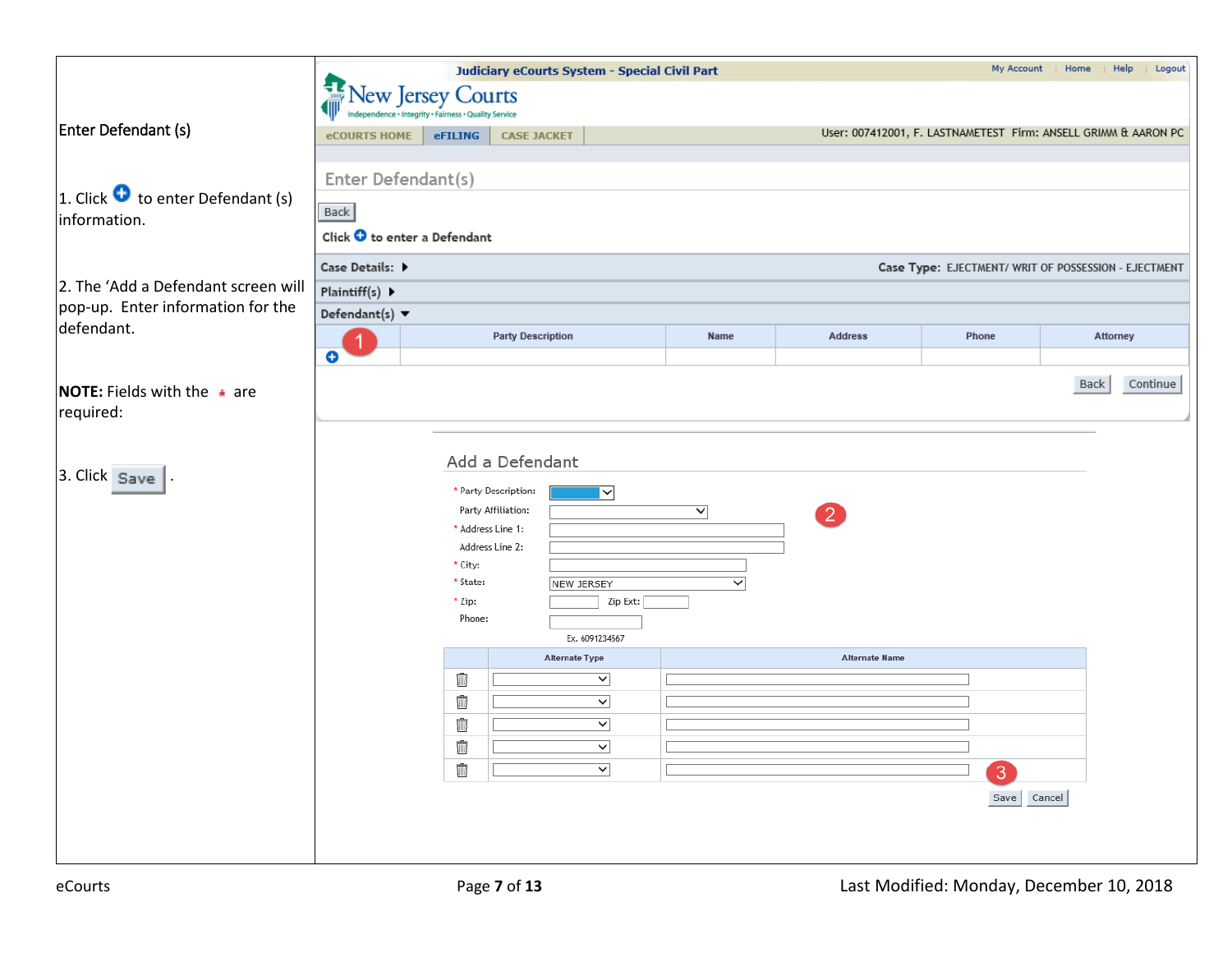| 4. Click Continue to proceed to enter | Enter Defendant(s)                                  |                          |                |                                     |                                                      |          |  |  |  |  |  |
|---------------------------------------|-----------------------------------------------------|--------------------------|----------------|-------------------------------------|------------------------------------------------------|----------|--|--|--|--|--|
| defendants for the case.              | <b>Back</b><br>Click $\bullet$ to enter a Defendant |                          |                |                                     |                                                      |          |  |  |  |  |  |
|                                       | Case Details: ▶                                     |                          |                |                                     | Case Type: EJECTMENT/ WRIT OF POSSESSION - EJECTMENT |          |  |  |  |  |  |
|                                       | Plaintiff(s) $\blacktriangleright$                  |                          |                |                                     |                                                      |          |  |  |  |  |  |
|                                       | Defendant(s) $\blacktriangledown$                   |                          |                |                                     |                                                      |          |  |  |  |  |  |
|                                       |                                                     | <b>Party Description</b> | Name           | Address                             | Phone                                                | Attorney |  |  |  |  |  |
|                                       | Modify                                              | Individual               | SMITH, FRANCES | 123 Main Street, Anywhere, NJ 29586 |                                                      |          |  |  |  |  |  |
|                                       | $\bullet$                                           |                          |                |                                     |                                                      | 4        |  |  |  |  |  |
|                                       |                                                     |                          |                |                                     | Back                                                 | Continue |  |  |  |  |  |
|                                       |                                                     |                          |                |                                     |                                                      |          |  |  |  |  |  |
|                                       |                                                     |                          |                |                                     |                                                      |          |  |  |  |  |  |
|                                       |                                                     |                          |                |                                     |                                                      |          |  |  |  |  |  |
|                                       |                                                     |                          |                |                                     |                                                      |          |  |  |  |  |  |
|                                       |                                                     |                          |                |                                     |                                                      |          |  |  |  |  |  |
|                                       |                                                     |                          |                |                                     |                                                      |          |  |  |  |  |  |
|                                       |                                                     |                          |                |                                     |                                                      |          |  |  |  |  |  |
|                                       |                                                     |                          |                |                                     |                                                      |          |  |  |  |  |  |
|                                       |                                                     |                          |                |                                     |                                                      |          |  |  |  |  |  |
|                                       |                                                     |                          |                |                                     |                                                      |          |  |  |  |  |  |
|                                       |                                                     |                          |                |                                     |                                                      |          |  |  |  |  |  |
|                                       |                                                     |                          |                |                                     |                                                      |          |  |  |  |  |  |
|                                       |                                                     |                          |                |                                     |                                                      |          |  |  |  |  |  |
|                                       |                                                     |                          |                |                                     |                                                      |          |  |  |  |  |  |
|                                       |                                                     |                          |                |                                     |                                                      |          |  |  |  |  |  |
|                                       |                                                     |                          |                |                                     |                                                      |          |  |  |  |  |  |
|                                       |                                                     |                          |                |                                     |                                                      |          |  |  |  |  |  |
|                                       |                                                     |                          |                |                                     |                                                      |          |  |  |  |  |  |
|                                       |                                                     |                          |                |                                     |                                                      |          |  |  |  |  |  |
|                                       |                                                     |                          |                |                                     |                                                      |          |  |  |  |  |  |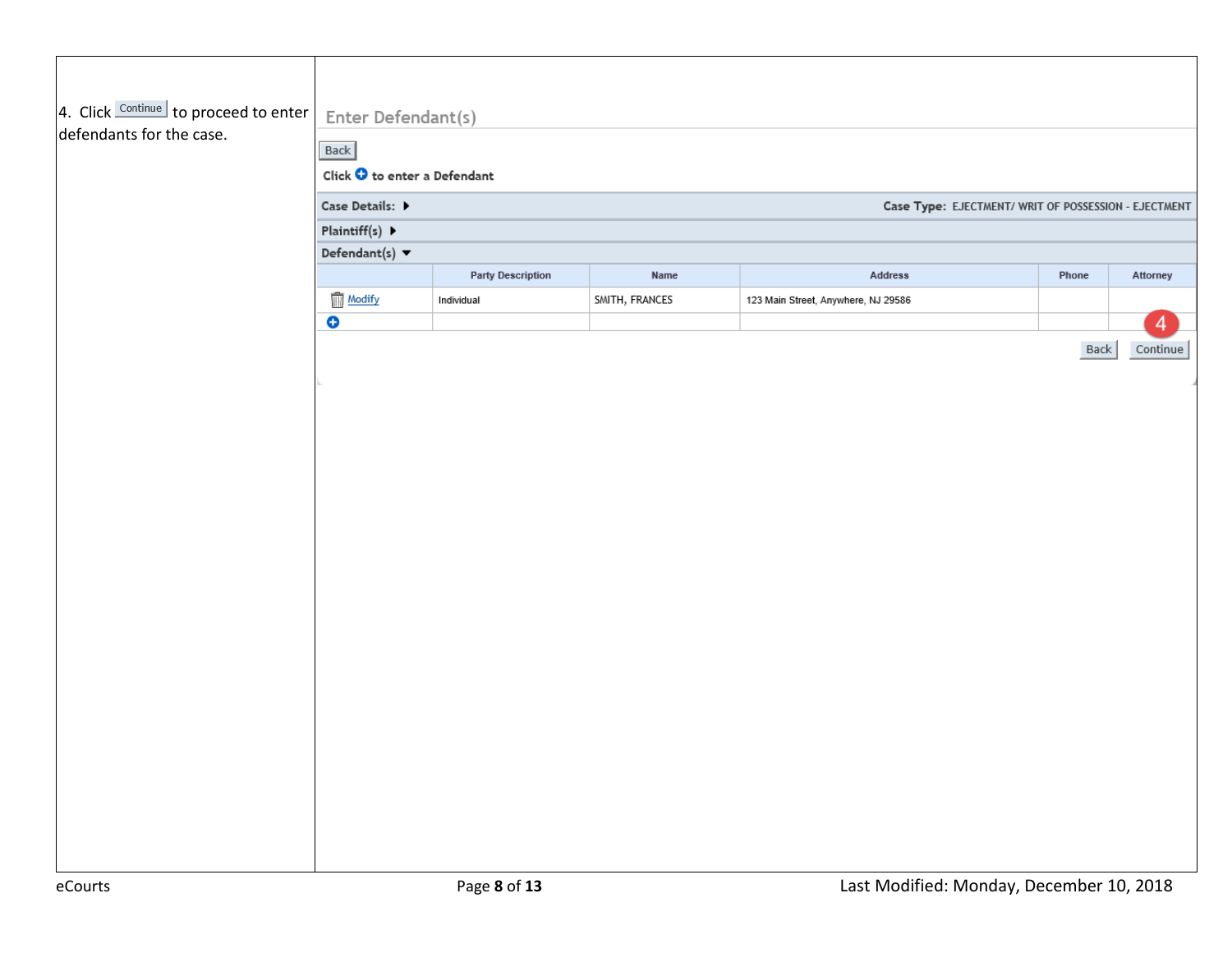<span id="page-8-0"></span>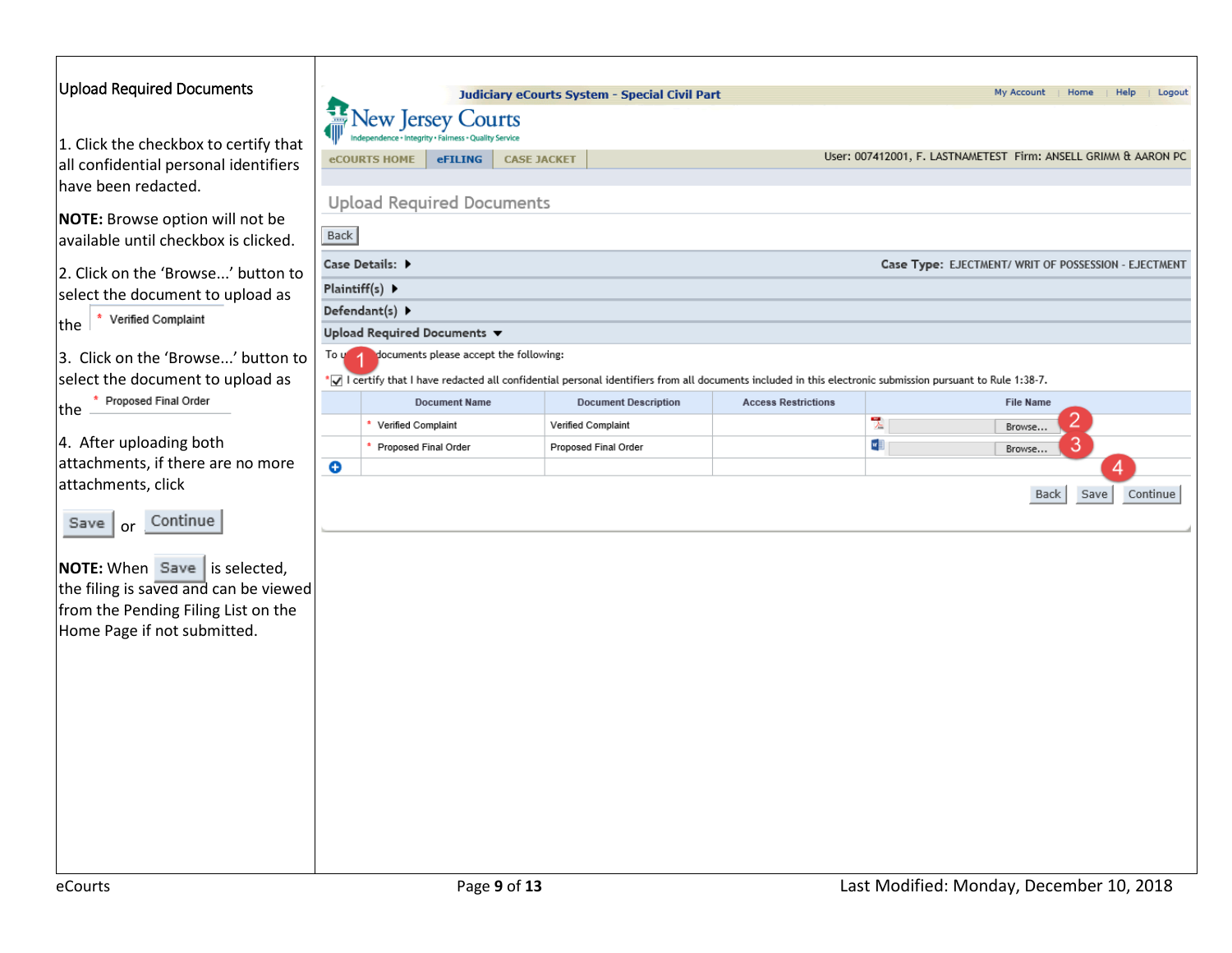# <span id="page-9-0"></span>Review and Submit

1. The fee for Verified Complai  $$75.00. $50$  for the Complaint \$25 for the Motion.

**NOTE:** Click the Fee-exemption checkbox if user is exempt from  $f$  fees. Then select the reason for exemption.

2. To view a draft of the OTSC,<br>View Draft OTSC

| <b>eCOURTS HOME</b>                                                                | <b>eFILING</b> | <b>CASE JACKET</b>        |                              | User: 007412001, F. LASTNAMETEST Firm: ANSELL GRIMM & AARON PC                                                                                             |                                                      |                                                     |
|------------------------------------------------------------------------------------|----------------|---------------------------|------------------------------|------------------------------------------------------------------------------------------------------------------------------------------------------------|------------------------------------------------------|-----------------------------------------------------|
|                                                                                    |                |                           |                              |                                                                                                                                                            |                                                      |                                                     |
| <b>Review and Submit</b>                                                           |                |                           |                              |                                                                                                                                                            |                                                      |                                                     |
| Back                                                                               |                |                           |                              |                                                                                                                                                            |                                                      |                                                     |
| Case Details: ▼                                                                    |                |                           |                              |                                                                                                                                                            | Case Type: EJECTMENT/ WRIT OF POSSESSION - EJECTMENT |                                                     |
| Court: Special Civil Part                                                          |                |                           | Section: District Court - DC | Venue: ATLANTIC                                                                                                                                            | Demand Amount: \$0.00                                |                                                     |
| Service Method: CERTIFIED/REGULAR MAIL Law Firm Case ID:                           |                |                           |                              | Jury Demand:                                                                                                                                               |                                                      |                                                     |
| Plaintiff(s) $\blacktriangledown$                                                  |                |                           |                              |                                                                                                                                                            |                                                      |                                                     |
| <b>Party Description</b>                                                           |                | Name                      |                              | <b>Address</b>                                                                                                                                             | Phone                                                | Attorney                                            |
| Individual                                                                         | SMITH, MEGAN   |                           |                              | 123 Main Street, Anywhere, NJ 12932                                                                                                                        |                                                      | LASTNAMETEST,<br><b>FIRSTNAMETEST</b><br>MIDDLENAME |
| Defendant(s) $\blacktriangledown$                                                  |                |                           |                              |                                                                                                                                                            |                                                      |                                                     |
| <b>Party Description</b>                                                           | Name           |                           |                              | <b>Address</b>                                                                                                                                             | Phone                                                | Attorney                                            |
| Individual                                                                         | SMITH, FRANCES |                           |                              | 123 Main Street, Anywhere, NJ 29586                                                                                                                        |                                                      |                                                     |
| Upload Required Documents ▼                                                        |                |                           |                              | *v I certify that I have redacted all confidential personal identifiers from all documents included in this electronic submission pursuant to Rule 1:38-7. |                                                      |                                                     |
| <b>Document Name</b>                                                               |                |                           | <b>Document Description</b>  | <b>Access Restrictions</b>                                                                                                                                 |                                                      | <b>File Name</b>                                    |
| * Verified Complaint                                                               |                | <b>Verified Complaint</b> |                              |                                                                                                                                                            | Verified Complaint.pdf                               |                                                     |
| * Proposed Final Order                                                             |                |                           | <b>Proposed Final Order</b>  |                                                                                                                                                            | Proposed_Order.docx                                  |                                                     |
| Fees $\blacktriangledown$                                                          |                |                           |                              |                                                                                                                                                            |                                                      |                                                     |
| $\Box$ I certify that I am exempt from the fee charge associated with this filing. |                |                           |                              |                                                                                                                                                            |                                                      |                                                     |
| Filing Fee: \$75.00                                                                |                |                           |                              | *Select Payment Method:                                                                                                                                    | Collateral Account V                                 |                                                     |
| \$75.00<br>Total:                                                                  |                |                           |                              | *Select Account Number:                                                                                                                                    | 2065<br>$\checkmark$                                 |                                                     |
|                                                                                    |                |                           |                              | Attorney's Client Reference Number:                                                                                                                        |                                                      |                                                     |
|                                                                                    |                |                           |                              |                                                                                                                                                            | View Draft OTSC                                      | Back<br>Save                                        |
|                                                                                    |                |                           |                              |                                                                                                                                                            |                                                      |                                                     |
|                                                                                    |                |                           |                              |                                                                                                                                                            |                                                      |                                                     |
|                                                                                    |                |                           |                              |                                                                                                                                                            |                                                      | Submit                                              |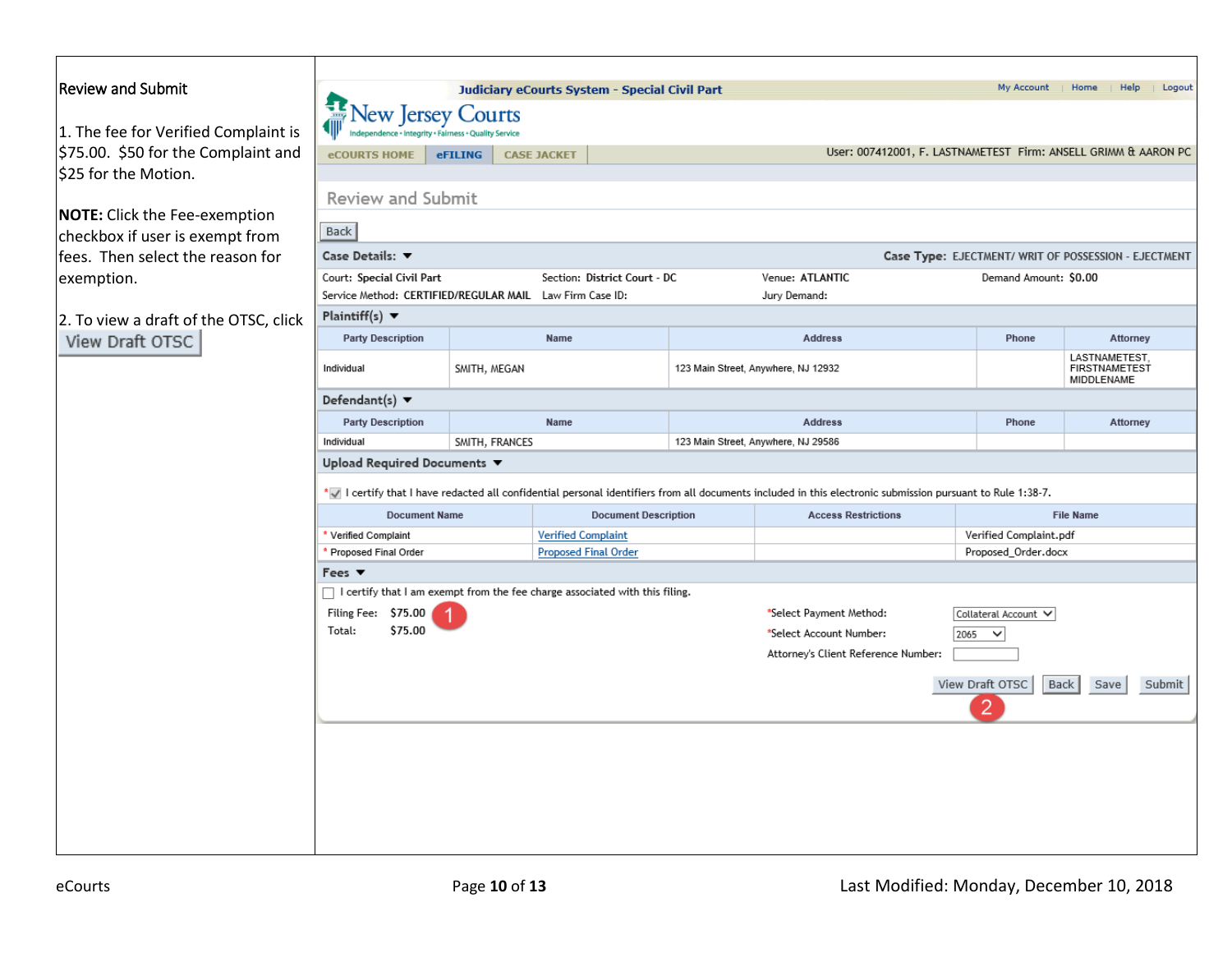#### <span id="page-10-0"></span>Draft OTSC

FIRSTNAMETEST MIDDLENAME LASTNAMETEST **1500 LAWRENCE AVE** QA CAMS CN 7807 OCEAN NJ 07712

**MEGAN SMITH** Vs **FRANCES SMITH** 

**Superior Court of New Jersey** Law Division, Special Civil Part **ATLANTIC County** 

Docket Number

**Civil Action Order to Show Cause - Ejectment** 

This matter having been brought to the court by MEGAN SMITH, Plaintiff, seeking relief by way of summary action based upon the facts set forth in the verified complaint filed herewith and the Court having determined that this matter may be commenced by Order to Show Cause as a summary proceeding and for good cause shown,

\_\_, ORDERED that the defendant(s) appear and show cause before the It is on this undersigned Judge on the \_\_\_\_ before the Superior Court at ATLANTIC, New Jersey, or soon thereafter as the parties can be heard, why judgment should not be entered:

Requested relief should go here

#### And it is further ORDERED that:

- 1. A copy of this order to show cause, verified complaint, and all supporting affidavits or certifications submitted in support of this application be served by the plaintiff upon the defendant(s) personally within \_\_\_\_\_ days of the date hereof, or if such service cannot be personally made, plaintiff shall either serve the defendant(s) by regular and certified mail or by regular mail upon the defendant's attorney, if known, within \_\_ days of the date hereof in accordance with R. 4:4-4 and R. 6:2-3(a), this being original process.
- 2. The plaintiff must file with the Court his/her proof of service of these pleadings upon the defendant(s) no later than days before the scheduled hearing or return date scheduled by this Court.
- 3. The defendant(s) may file and serve the plaintiff with an answering affidavit or motion returnable on the hearing date scheduled by this Court and shall appear in response to this order to show cause. Any documents filed by the defendant must be filed with the Clerk of the Special Civil Part in the county listed above and a copy must be sent to the

plaintiff, if the plaintiff has no attorney, or plaintiff's attorney named above. A telephone call will not protect the defendant's rights, defendant(s) must appear in Court at the designated date and time scheduled by this Court.

- 4. Defendant(s) take notice that the plaintiff has filed a lawsuit against you in the Superior Court of New Jersey. The verified complaint attached to this order to show cause states the basis of the lawsuit and the relief sought. If you dispute this complaint then you may submit, before the scheduled hearing date to this order to show cause, and answering affidavit or motion returnable on the hearing date and proof of its service. You must also appear on the hearing date set forth above to answer this complaint.
- $\overline{\mathbf{5}}$ If you wish to hire an attorney and cannot afford one, you may call the Legal Services offices in the county in which you live or the Legal Services of New Jersey Statewide Hotline at 1-888-LSNJLAW (1-888-576-5529). If you do not have an attorney and are not eligible for free legal assistance, you may obtain a referral to an attorney by calling one of the Lawver Referral services. A directory with contact information for local Legal Services Offices and Lawver Referral Services is available in the Civil Division Case Management Office in the county listed above and online at www.judiciary.state.nj.us/prose/10153\_deptyclerklawref.pdf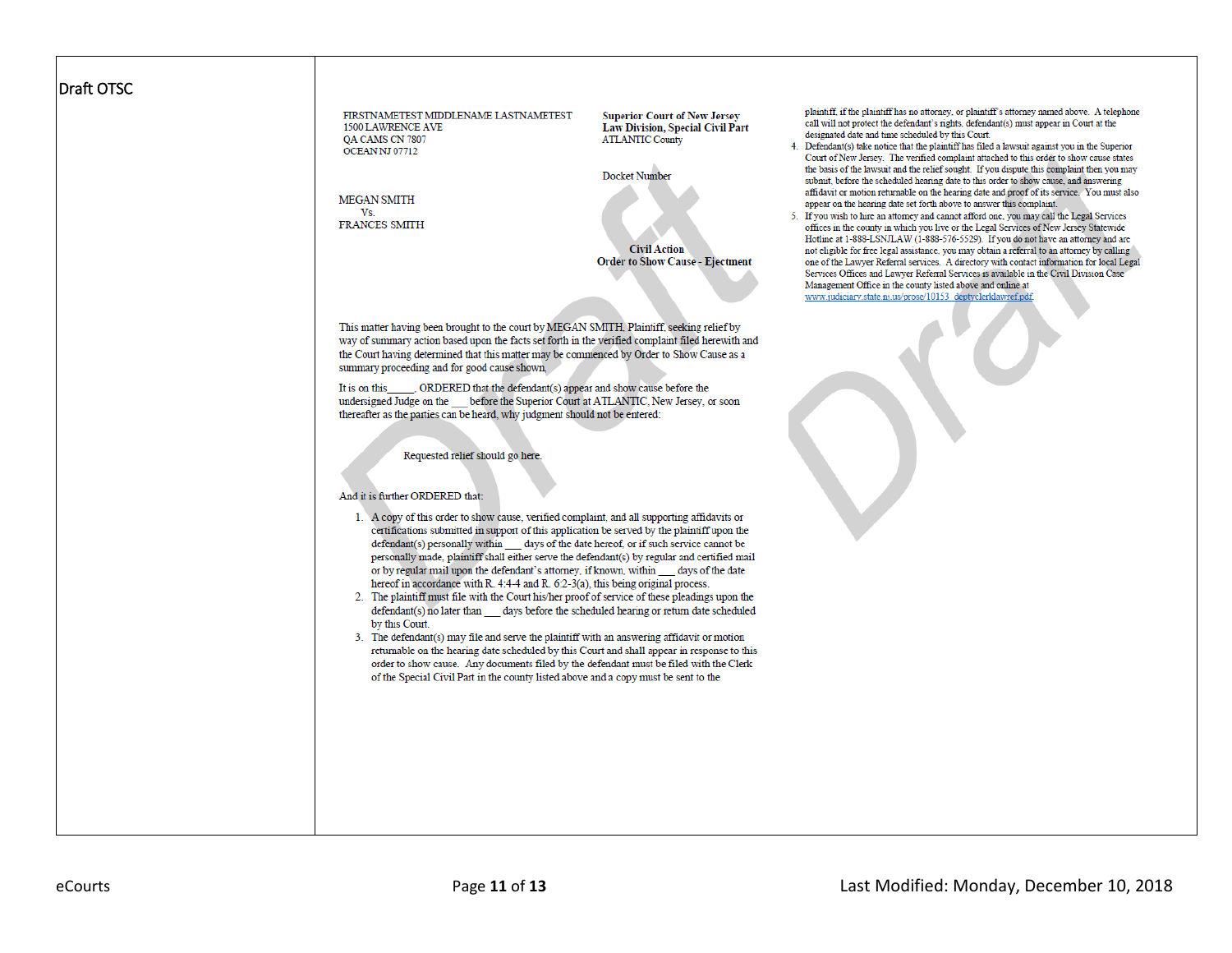<span id="page-11-0"></span>

|                                  | marviauar                                  | <b>SMITH, FRANCES</b>                                                                                                                                                         |                                                                                                                                     |                                                                                                                     | IZO MIGHT STREET WITANIETE, NO 29300 |               |                                               |      |        |  |
|----------------------------------|--------------------------------------------|-------------------------------------------------------------------------------------------------------------------------------------------------------------------------------|-------------------------------------------------------------------------------------------------------------------------------------|---------------------------------------------------------------------------------------------------------------------|--------------------------------------|---------------|-----------------------------------------------|------|--------|--|
| Submit                           |                                            | Upload Required Documents $\blacktriangledown$                                                                                                                                |                                                                                                                                     |                                                                                                                     |                                      |               |                                               |      |        |  |
|                                  |                                            | $\blacktriangleright$ I certify that I have redacted all confidential personal identifiers from all documents included in this electronic submission pursuant to Rule 1:38-7. |                                                                                                                                     |                                                                                                                     |                                      |               |                                               |      |        |  |
| 1. After review of the OTSC,     |                                            |                                                                                                                                                                               |                                                                                                                                     |                                                                                                                     |                                      |               |                                               |      |        |  |
| click Submit                     | <b>Document Name</b>                       |                                                                                                                                                                               |                                                                                                                                     | <b>Document Description</b>                                                                                         | <b>Access Restrictions</b>           |               | <b>File Name</b>                              |      |        |  |
|                                  | Verified Complaint<br>Proposed Final Order |                                                                                                                                                                               |                                                                                                                                     | <b>Verified Complaint</b><br><b>Proposed Final Order</b>                                                            |                                      |               | Verified Complaint.pdf<br>Proposed Order.docx |      |        |  |
|                                  |                                            |                                                                                                                                                                               |                                                                                                                                     |                                                                                                                     |                                      |               |                                               |      |        |  |
| 2. The Submit Filing screen will | Fees $\blacktriangledown$                  |                                                                                                                                                                               |                                                                                                                                     | $\sqcap$ I certify that I am exempt from the fee charge associated with this filing.                                |                                      |               |                                               |      |        |  |
| Agree                            | Filing Fee: \$75.00                        |                                                                                                                                                                               |                                                                                                                                     |                                                                                                                     | *Select Payment Method:              |               | Collateral Account V                          |      |        |  |
| display. Click<br>to             | Total:                                     | \$75.00                                                                                                                                                                       |                                                                                                                                     |                                                                                                                     | *Select Account Number:              | $2065$ $\vee$ |                                               |      |        |  |
| continue to file.                |                                            |                                                                                                                                                                               |                                                                                                                                     |                                                                                                                     | Attorney's Client Reference Number:  |               |                                               |      |        |  |
|                                  |                                            |                                                                                                                                                                               |                                                                                                                                     |                                                                                                                     |                                      |               |                                               |      |        |  |
|                                  |                                            |                                                                                                                                                                               |                                                                                                                                     |                                                                                                                     |                                      |               | View Draft OTSC<br>Back                       | Save | Submit |  |
|                                  |                                            |                                                                                                                                                                               |                                                                                                                                     |                                                                                                                     |                                      |               |                                               |      |        |  |
|                                  |                                            |                                                                                                                                                                               |                                                                                                                                     |                                                                                                                     |                                      |               |                                               |      |        |  |
|                                  |                                            |                                                                                                                                                                               |                                                                                                                                     |                                                                                                                     |                                      |               |                                               |      |        |  |
|                                  |                                            |                                                                                                                                                                               |                                                                                                                                     | <b>Submit Filing?</b>                                                                                               |                                      |               |                                               |      |        |  |
|                                  |                                            |                                                                                                                                                                               | 1. I certify that I have reviewed ALL information and documents for                                                                 |                                                                                                                     |                                      |               |                                               |      |        |  |
|                                  |                                            |                                                                                                                                                                               |                                                                                                                                     | accuracy prior to submitting the filing.                                                                            |                                      |               |                                               |      |        |  |
|                                  |                                            |                                                                                                                                                                               |                                                                                                                                     |                                                                                                                     |                                      |               |                                               |      |        |  |
|                                  |                                            |                                                                                                                                                                               | 2. I understand that I am required to redact confidential<br>personal identifiers pursuant to R.1:38-7, and that the Judiciary will |                                                                                                                     |                                      |               |                                               |      |        |  |
|                                  |                                            |                                                                                                                                                                               |                                                                                                                                     | neither review nor redact any documents if I include confidential                                                   |                                      |               |                                               |      |        |  |
|                                  |                                            |                                                                                                                                                                               |                                                                                                                                     | personal identifiers in error.                                                                                      |                                      |               |                                               |      |        |  |
|                                  |                                            |                                                                                                                                                                               |                                                                                                                                     |                                                                                                                     |                                      |               |                                               |      |        |  |
|                                  |                                            |                                                                                                                                                                               |                                                                                                                                     | 3. I understand that once the filing is submitted it cannot                                                         |                                      |               |                                               |      |        |  |
|                                  |                                            |                                                                                                                                                                               |                                                                                                                                     | be deleted, and that any corrections may require the filing of an                                                   |                                      |               |                                               |      |        |  |
|                                  |                                            |                                                                                                                                                                               |                                                                                                                                     | amended document or a motion to remove the contents from the<br>case jacket.                                        |                                      |               |                                               |      |        |  |
|                                  |                                            |                                                                                                                                                                               |                                                                                                                                     |                                                                                                                     |                                      |               |                                               |      |        |  |
|                                  |                                            |                                                                                                                                                                               |                                                                                                                                     | 4. I understand that no refunds will be offered in the event a filing<br>with a court fee is submitted erroneously. |                                      |               |                                               |      |        |  |
|                                  |                                            |                                                                                                                                                                               |                                                                                                                                     |                                                                                                                     |                                      |               |                                               |      |        |  |
|                                  |                                            |                                                                                                                                                                               |                                                                                                                                     |                                                                                                                     | Cancel<br>Agree                      |               |                                               |      |        |  |
|                                  |                                            |                                                                                                                                                                               |                                                                                                                                     |                                                                                                                     |                                      |               |                                               |      |        |  |
|                                  |                                            |                                                                                                                                                                               |                                                                                                                                     |                                                                                                                     |                                      |               |                                               |      |        |  |
|                                  |                                            |                                                                                                                                                                               |                                                                                                                                     |                                                                                                                     |                                      |               |                                               |      |        |  |
|                                  |                                            |                                                                                                                                                                               |                                                                                                                                     |                                                                                                                     |                                      |               |                                               |      |        |  |
|                                  |                                            |                                                                                                                                                                               |                                                                                                                                     |                                                                                                                     |                                      |               |                                               |      |        |  |
|                                  |                                            |                                                                                                                                                                               |                                                                                                                                     |                                                                                                                     |                                      |               |                                               |      |        |  |
|                                  |                                            |                                                                                                                                                                               |                                                                                                                                     |                                                                                                                     |                                      |               |                                               |      |        |  |